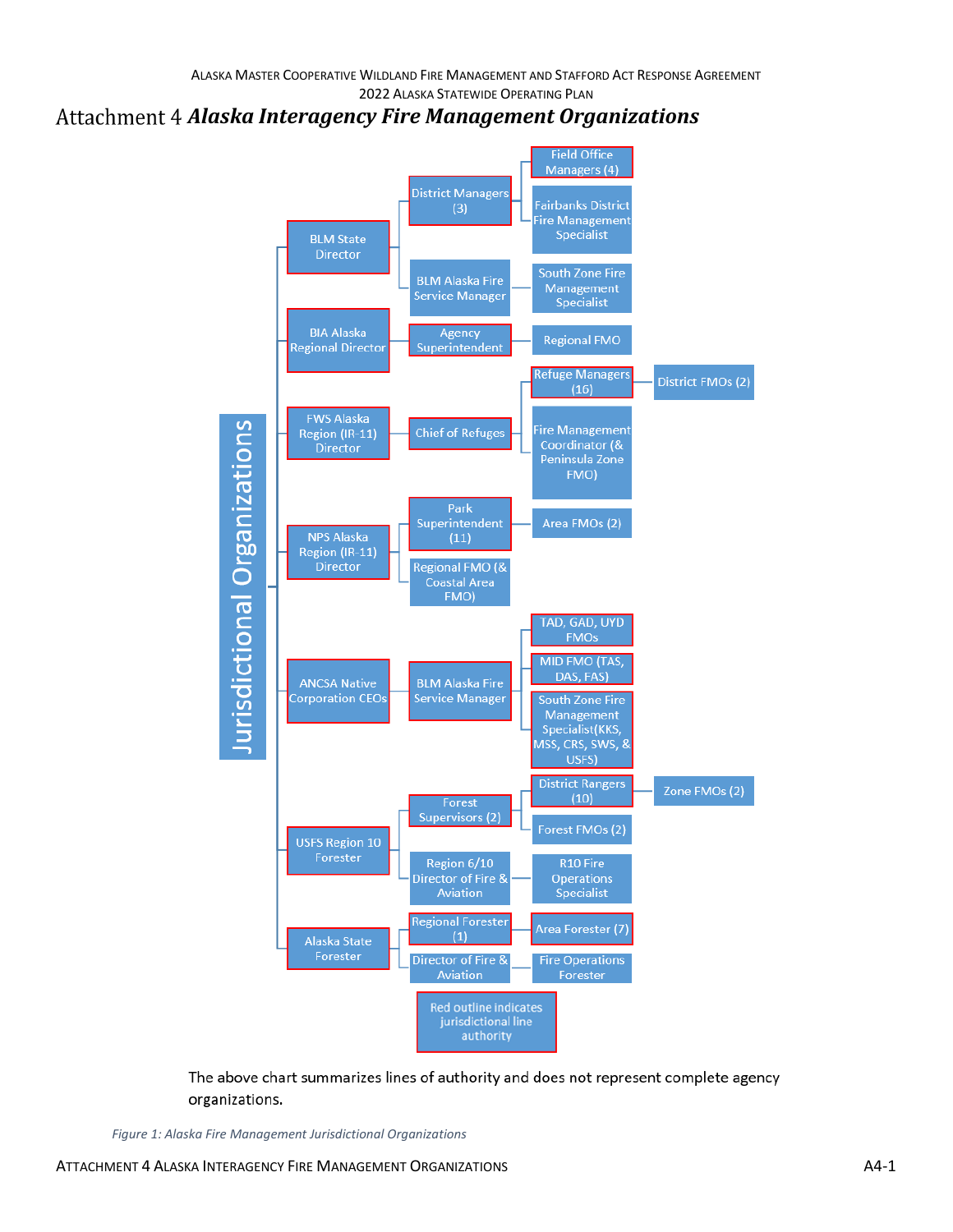## ALASKA MASTER COOPERATIVE WILDLAND FIRE MANAGEMENT AND STAFFORD ACT RESPONSE AGREEMENT 2022 ALASKA STATEWIDE OPERATING PLAN



The above chart summarizes lines of authority and does not represent complete agency organizations.

*Figure 2: Alaska Fire Management Protecting Organizations*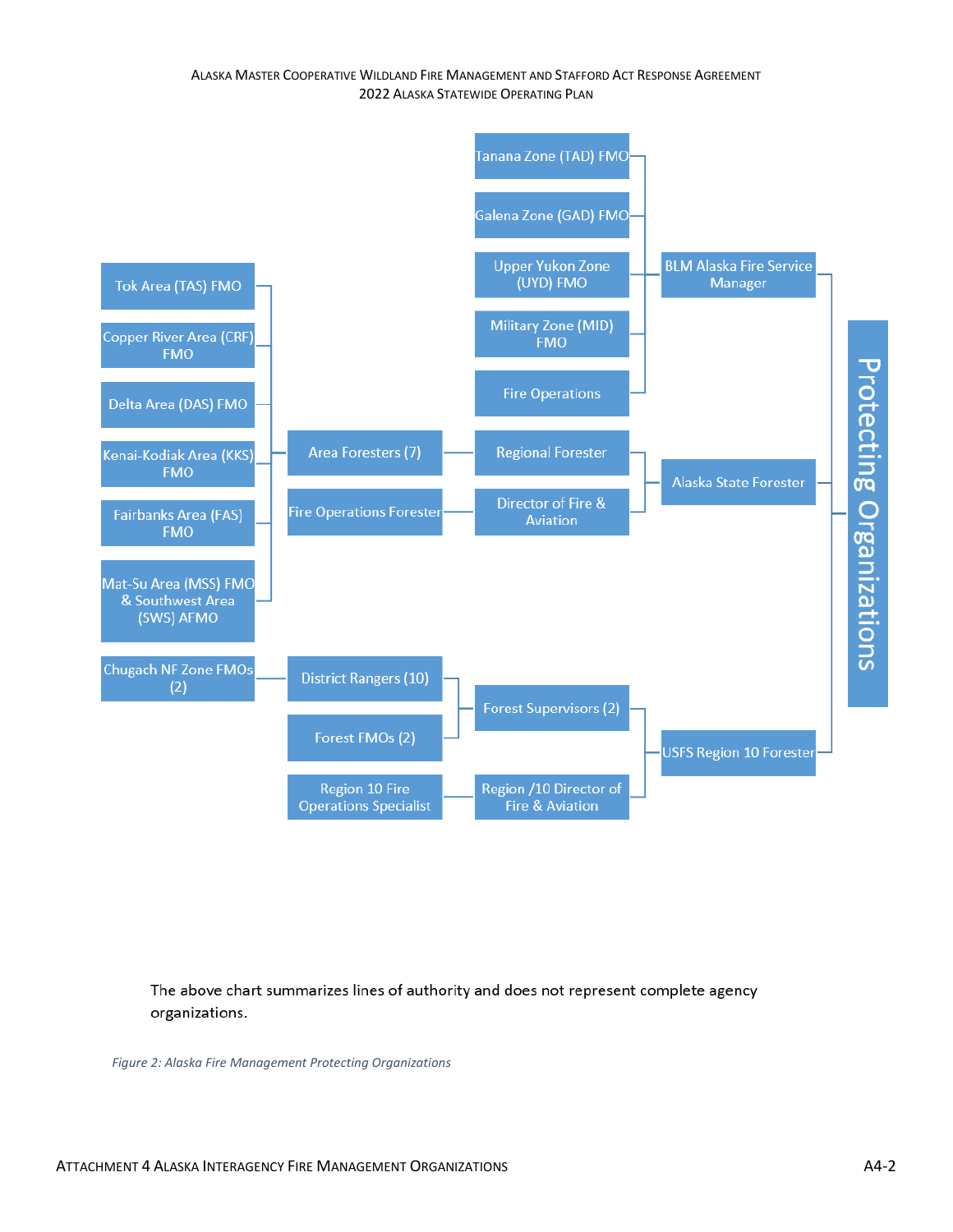## ALASKA MASTER COOPERATIVE WILDLAND FIRE MANAGEMENT AND STAFFORD ACT RESPONSE AGREEMENT 2022 ALASKA STATEWIDE OPERATING PLAN

*Table 6: Jurisdictional Agencies based on Ownership/Land Status*

| <b>Jurisdictional Agency</b>                                                                                                                                                                                     | <b>Ownership/Land Status</b>                                                                                                                                                                                                                                                                                                                                                                                                                                                                                                                                                                                                                                                                                                                                                                                                                                                                         |
|------------------------------------------------------------------------------------------------------------------------------------------------------------------------------------------------------------------|------------------------------------------------------------------------------------------------------------------------------------------------------------------------------------------------------------------------------------------------------------------------------------------------------------------------------------------------------------------------------------------------------------------------------------------------------------------------------------------------------------------------------------------------------------------------------------------------------------------------------------------------------------------------------------------------------------------------------------------------------------------------------------------------------------------------------------------------------------------------------------------------------|
| $\bullet$<br><b>Alaska Department of Natural</b><br>Resources <sup>1</sup>                                                                                                                                       | Alaska State managed lands including:<br>State Parks, Forests, Mental Health, and other state lands<br>$\circ$<br>State Critical Habitat Areas, Range Areas, Refuges and<br>$\circ$<br>Sanctuaries (joint w/Alaska Department of Fish and Game)<br>Lands "Tentatively Approved" for conveyance to the state<br>$\circ$<br>DNR lands permitted or leased to another entity <sup>2</sup><br>$\circ$<br><b>City, Borough and Municipality lands</b><br>Private fee simple lands                                                                                                                                                                                                                                                                                                                                                                                                                         |
| <b>Alaska Native Claims Settlement</b><br><b>Act (ANCSA) Village and Regional</b><br>٠<br><b>Corporations</b> (AFS may act as the<br><b>Agency Administrator</b><br>$\bullet$<br>Representative, when necessary) | Patented or Interim Conveyed ANCSA Regional or Village<br><b>Corporation lands</b><br>ANCSA lands permitted or leased to another entity <sup>2</sup>                                                                                                                                                                                                                                                                                                                                                                                                                                                                                                                                                                                                                                                                                                                                                 |
| $\bullet$<br>Bureau of Indian Affairs <sup>3</sup>                                                                                                                                                               | <b>BIA managed lands including:</b><br>Restricted Native Allotments (patented or certificated)<br>$\circ$<br>Annette Island Indian Reservation<br>$\circ$<br>Other federally-administered Indian trust lands including<br>$\circ$<br>restricted title townsites                                                                                                                                                                                                                                                                                                                                                                                                                                                                                                                                                                                                                                      |
| $\bullet$<br><b>Bureau of Land Management</b>                                                                                                                                                                    | <b>BLM managed lands including:</b><br>National system of public lands as defined in Federal Land<br>$\circ$<br>and Management Policy Act<br><b>National Conservation Areas</b><br>$\circ$<br><b>BLM Wild and Scenic Rivers</b><br>$\circ$<br><b>National Recreation Areas</b><br>$\circ$<br>National Petroleum Reserve-Alaska<br>$\circ$<br>BLM lands permitted or leased to another entity <sup>2</sup><br>$\circ$<br>Native Allotment Applications (not yet patented or<br>$\circ$<br>certificated)<br>ANCSA Regional or Village Corporation selected lands<br>$\circ$<br>outside of National Parks, National Wildlife Refuges, and<br>National Forests that are not conveyed, interim conveyed,<br>or "Tentatively Approved"<br>State selected lands outside of National Parks, National<br>$\circ$<br>Wildlife Refuges, and National Forests that are not<br>conveyed or "Tentatively Approved" |
| <b>National Park Service</b>                                                                                                                                                                                     | <b>NPS managed lands including:</b><br>National Parks, Preserves, and Historical Parks<br>$\circ$<br>Aniakchak, Cape Krusenstern, & World War II Valor in the<br>$\circ$<br><b>Pacific National Monuments</b><br>NPS Wild and Scenic Rivers<br>$\circ$<br>NPS lands permitted or leased to another entity <sup>2</sup><br>$\circ$<br>ANCSA Regional or Village Corporation selected lands<br>$\circ$<br>within National Parks, Preserves, Historical Parks, and<br>Monuments that are not conveyed, interim conveyed, or<br>"Tentatively Approved"<br>State selected lands within National Parks, Preserves,<br>$\circ$<br>Historical Parks, and Monuments that are not conveyed or<br>"Tentatively Approved"                                                                                                                                                                                        |